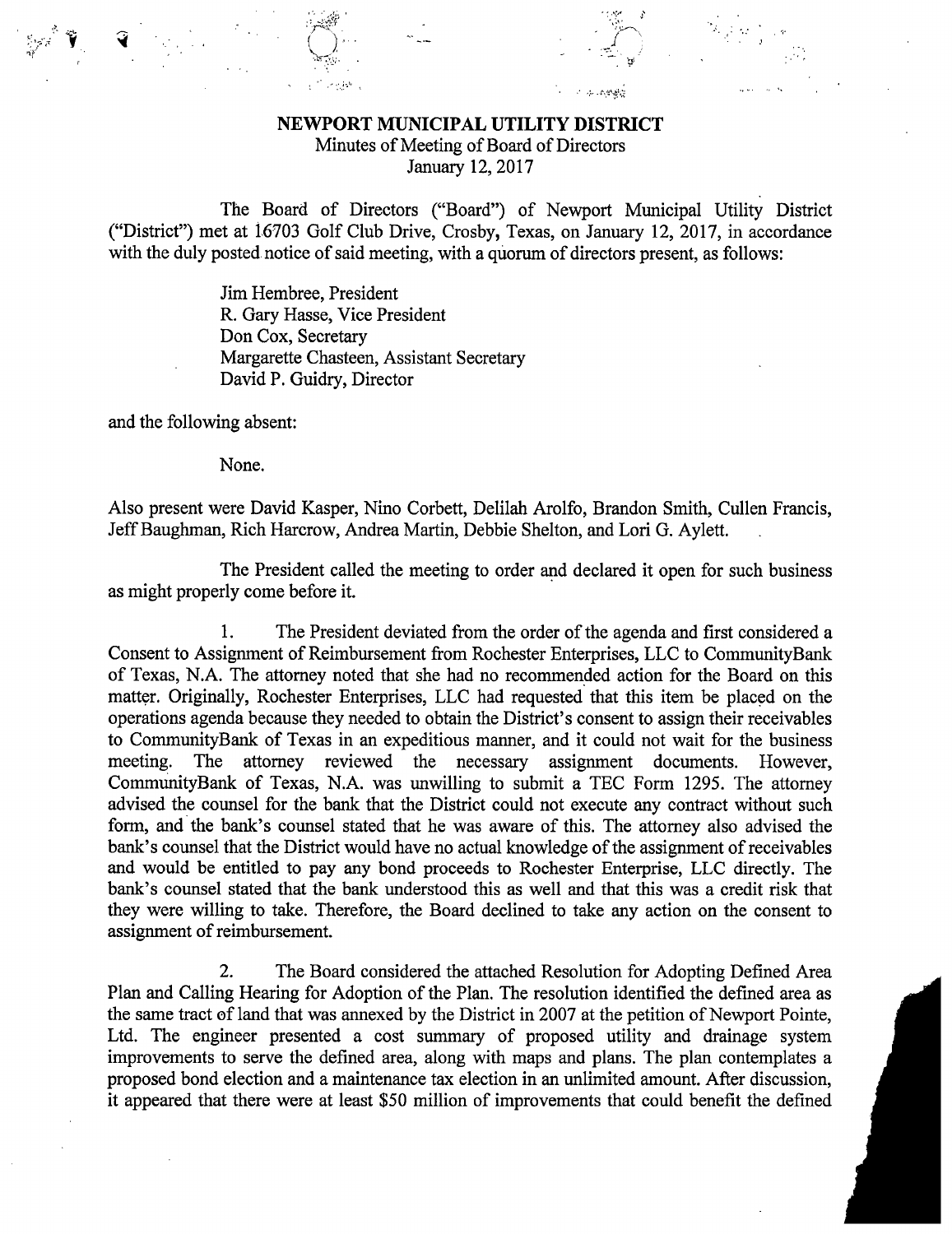area. The Board noted that an unlimited tax should be authorized in the defined area to secure the bonds that would be issued for the benefit of the defined area. Further an unlimited maintenance tax should be voted for maintenance and operations that benefit the defined area. Debbie Shelton noted that the District would want to levy a maintenance tax initially in the amount of the anticipated future debt service tax for the defined area, so that as residents move into the defined area, they will pay the anticipated ultimate tax rate, and their tax rate will not deviate substantially from year to year in the early stage of development of the defined area. The Board discussed the proposed plan in some detail. After discussion, upon unanimous vote, the Board approved the Resolution for Adopting Defined Area Plan and called a hearing for the proposed plan to be held on February 9, 2017 at 10:00 a.m. at the District's office. The Board authorized the attorney to publish the notice as required by law of the public hearing. At the conclusion of the public hearing, the District may make revisions to the plan, and if appropriate, adopt the plan and call the necessary bond and maintenance tax elections for the May uniform date.

3. David Kasper presented an engineer's report, copy of which is attached. Mr. Kasper requested authorization to advertise for bids for the meter replacement project. Upon unanimous vote, the Board authorized the engineer to advertise for bids.

The engineer next updated the Board on his meeting with EFS regarding the tank rehabilitation project. The engineer recommended utilizing a float system so that everything would be automated. The price of the float system is \$4,950.

Upon unanimous vote, the Board approved the engineer's report.

4. The Board next reviewed the operations and maintenance report,'a copy of which is attached. Brandon Smith reported on operations of the water system in the District. Ground water permitted through February 28, 2017 was 175.200 million gallons, and remaining ground water as of December 28, 2016 was 69.808 million gallons. Total ground water produced was 37.621 million gallons, while no surface water was produced. Billed water was 16.839 million gallons with an accountability of 86%.

Jeff Baughman reported on completed and pending work at the surface water treatment plant and Water Plant No. 1.

Brandon Smith reported on the status of the wastewater system in the District. Total flow for the month amounted to 20.896 million gallons, with an average daily flow of 0.674 million gallons. There was 3.9" of rainfall for the month. There were no violations noted at the facility.

Cullen Francis next reported on work completed at the wastewater treatment plant and District lift stations. At the Handspike Lift Station, the operator deragged Pump Nos. 1 and 2, and EFS installed an electrical contact on Pump No. 1. At the South Diamondhead/FM 2100 Lift Station, the operator deragged check valves, replaced the  $1 \frac{1}{4}$ " check valves with 2" check valves, and EFS installed a new transducer. Flying Bridge Lift Station, the operator completed replacement of the pump and valve. The operator reported that rehabilitation of the Helmsman and Handspike lift stations was necessary due to the operating conditions and amount of time spent deragging the pumps. Brandon Smith provided a quote of \$50,998 per lift station with the

 $\lambda$